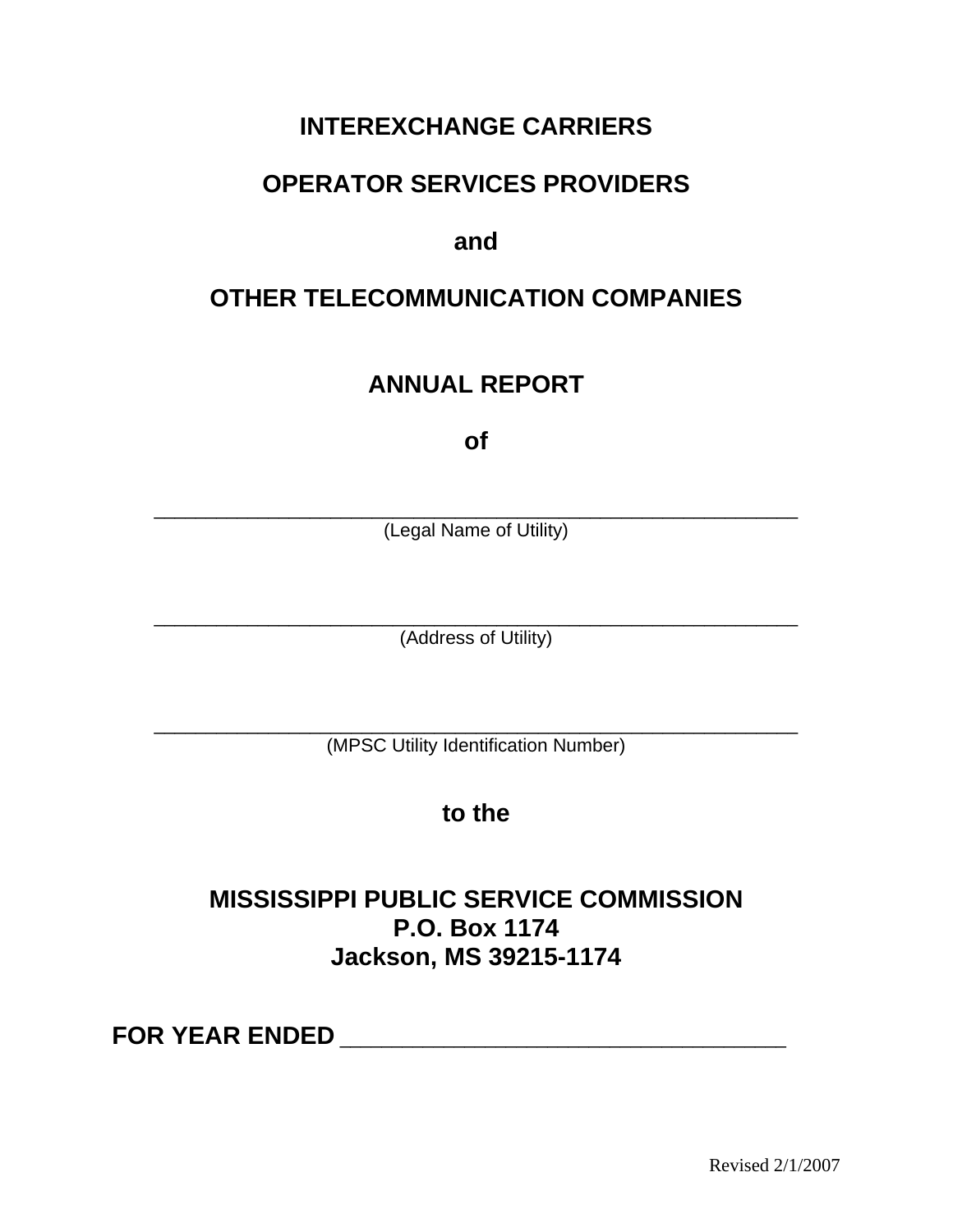### **Instructions for Filing the Annual Report**

#### General Information

#### I. Purpose:

This report is a regulatory support requirement as set forth by §77-3-79 of the Public Utilities Act of 1983. It is designed to collect financial and operational information from public utilities under the jurisdiction of the Mississippi Public Service Commission.

#### II. Who Must Submit:

All public utilities who hold a Certificate of Public Convenience and Necessity and whose rates are subject to the regulation of the Mississippi Public Service Commission. In case of multi-utility operations, *a separate annual report must be filed for each utility.* Example: Where a utility holds a Certificate to operate both water and sewer or water and gas.

- III. When and Where to Submit:
	- a) This report is to be submitted on or before May 1 of the year following the year covered by said report.
	- b) Submit the **original** annual report to:

Mississippi Public Service Commission Attention: Wayne Wilkinson P.O. Box 1174 Jackson, MS 39215-1174 (601) 961-5481 FAX (601) 961-5804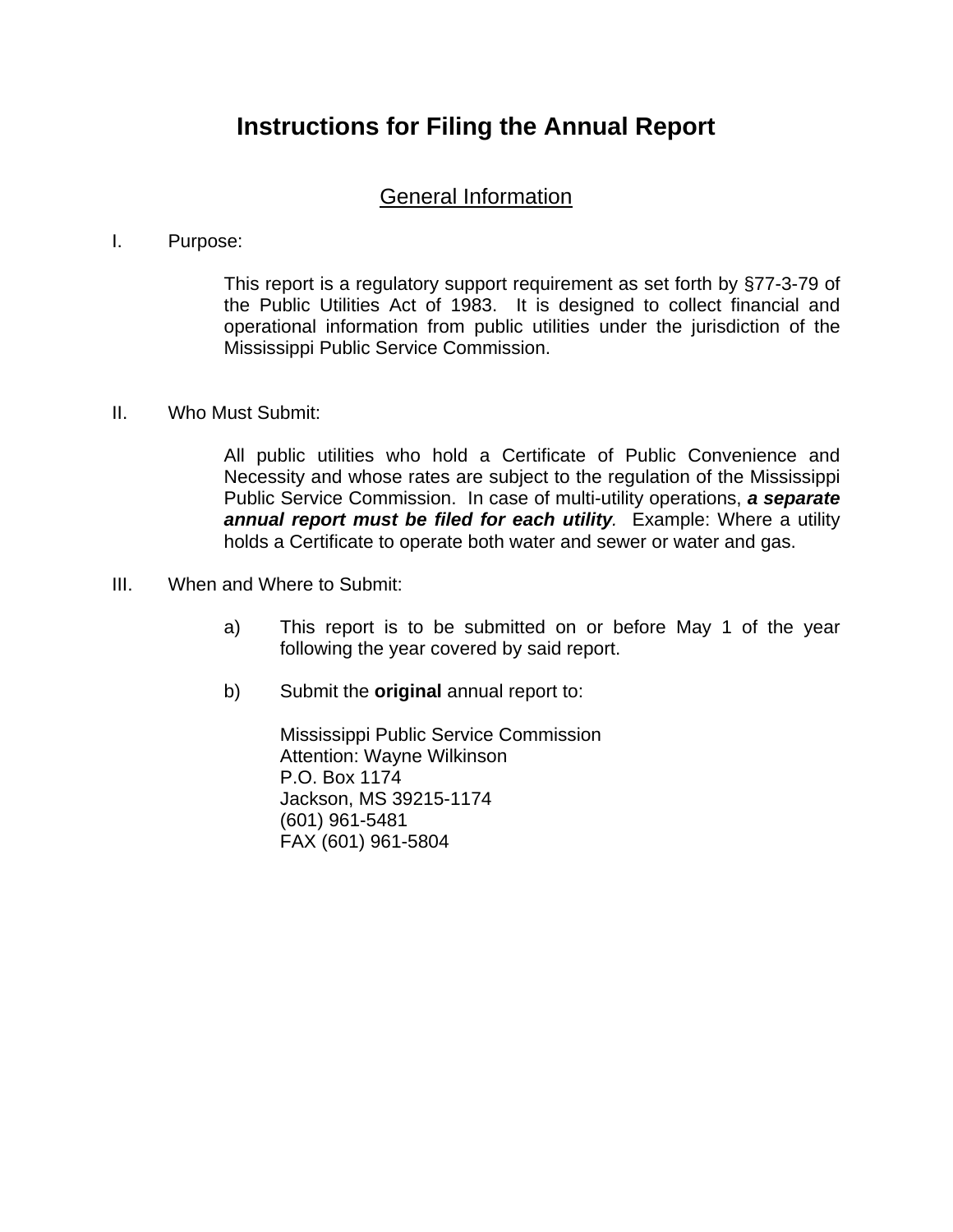#### General Instructions

- I. Complete each question fully and accurately even if it has been answered in a previous annual report. Enter the word "None" where it truly and completely states the fact.
- II. For any item that is not applicable to the respondent, enter the words "Not Applicable" or "NA".
- III. Revenue must be broken down by class Residential, Commercial, and Institutional. Also, the number of customers in each class must be indicated.
- IV. Indicate negative amounts (such as decreases) by enclosing the figures in parentheses ().
- V. Provide a supplemental statement further explaining accounts or items as necessary. Attach the supplemental statement  $(8 \frac{1}{2} X 11)$  inch size) to the page being supplemented. Provide the appropriate identification information, including the title of the page and page number supplemented.
- VI. Do not make references to reports of previous years or to other reports in lieu of required entries.
- VII. Complete the **original** report in permanent black ink or on the computer.

#### General Penalties

 Miss. Code Ann. (as amended) §77-3-81 - Any person or corporation which willfully and knowingly violates…any part or provision thereof, of the commission shall be guilty of a misdemeanor and, upon conviction thereof, shall be subject to a fine of not more than Two Thousand Five Hundred Dollars  $($2,500.00)$ ...

 Miss. Code Ann. (as amended) §77-3-81 (1) (b) …and in case of a continuing violation after a first conviction, each day's continuance thereof shall be deemed to be a separate and distinct offense.

 Miss. Code Ann. (as amended) §77-3-83 All penalties accruing under this article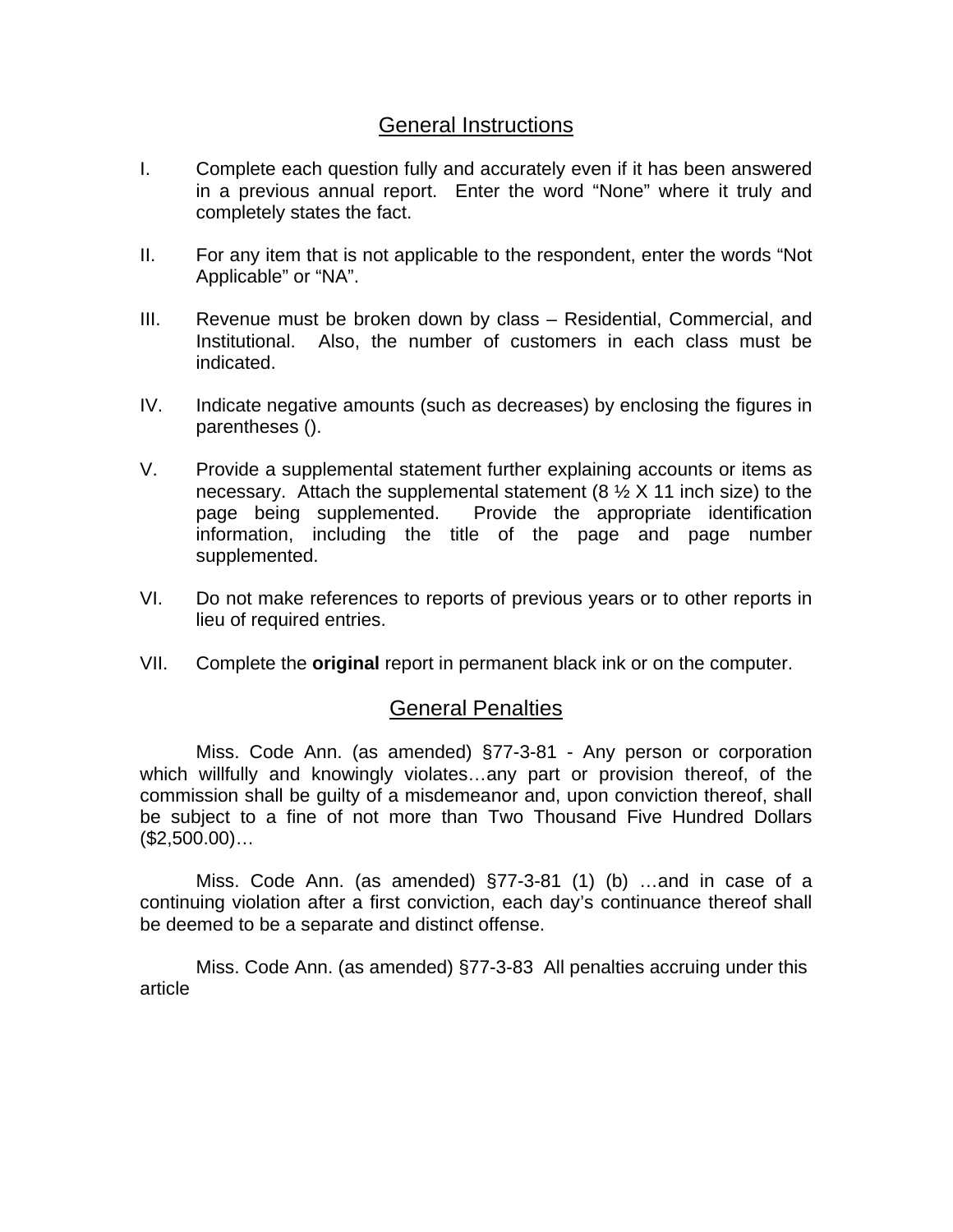### **SCHEDULE 1 – IDENTIFICATION**

| 1.  | Legal Name - Exact name of the legal entity certified by this agency: (corporate name,<br>owner's name, partnership name, etc.)                                                                                                |
|-----|--------------------------------------------------------------------------------------------------------------------------------------------------------------------------------------------------------------------------------|
| 2.  | Utility Name - Exact name of the utility for which this report is made: (trade name, d/b/a, etc. -<br>may be same as #1.)                                                                                                      |
| 3.  | <b>Business Address:</b>                                                                                                                                                                                                       |
|     |                                                                                                                                                                                                                                |
|     |                                                                                                                                                                                                                                |
|     |                                                                                                                                                                                                                                |
| 4.  | Name of principal agent and title (Pres., CEO, Manager, Owner, etc.)                                                                                                                                                           |
| 5.  | <b>Principal General Officers:</b>                                                                                                                                                                                             |
| 6.  | If a corporation, give date and State of Incorporation:                                                                                                                                                                        |
| 7.  | Date operations began in Mississippi:                                                                                                                                                                                          |
| 8.  | Number of full-time employees in Mississippi:                                                                                                                                                                                  |
| 9.  | If a change in Legal Name (1) or Utility's Name (2) has occurred since the last report, give<br>former name, date of change and a brief explanation:                                                                           |
| 10. | Location of Points of Presence (POPs) in Mississippi:                                                                                                                                                                          |
| 11. | Person to whom correspondence should be addressed concerning this report:                                                                                                                                                      |
|     |                                                                                                                                                                                                                                |
|     |                                                                                                                                                                                                                                |
|     | Address: Analysis and the state of the state of the state of the state of the state of the state of the state of the state of the state of the state of the state of the state of the state of the state of the state of the s |
|     |                                                                                                                                                                                                                                |
|     |                                                                                                                                                                                                                                |
|     |                                                                                                                                                                                                                                |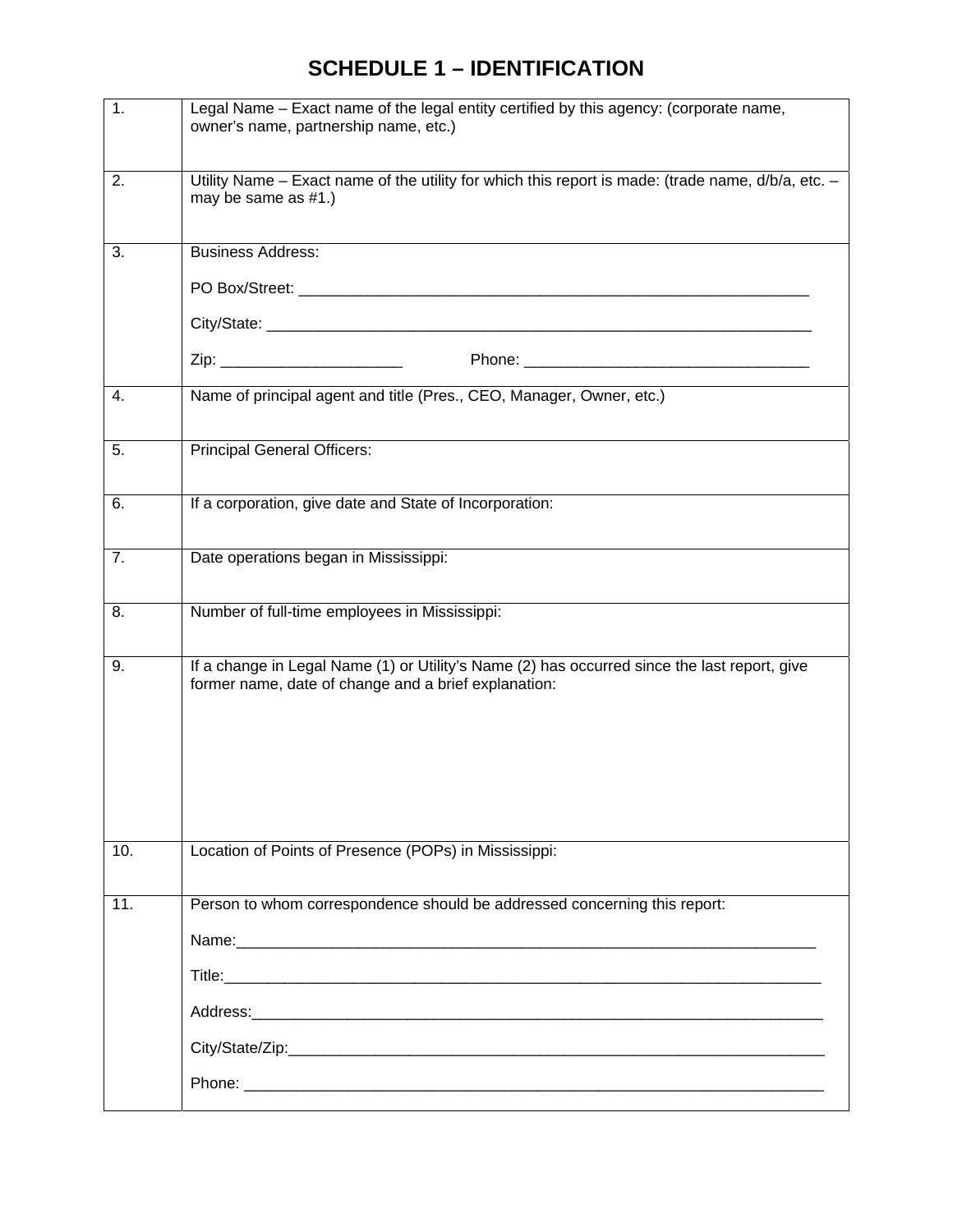### TABLE OF CONTENTS

| INCOME STATEMENT - MISSISSISSIPPI JURISDICTION 3      |  |
|-------------------------------------------------------|--|
| OPERATING REVENUES - MISSISSIPPI JURISDICTION 4       |  |
| OPERATING EXPENSES - MISSISSIPPI JURISDICTION  5-6    |  |
|                                                       |  |
| FEDERAL INCOME TAXES - MISSISSIPPI JURISDICTION  8    |  |
| ANALYSIS OF TELEPHONE PLANT - TOTAL COMPANY 9         |  |
| ANALYSIS OF TELEPHONE PLANT LOCATED IN MISSISSIPPI 10 |  |
|                                                       |  |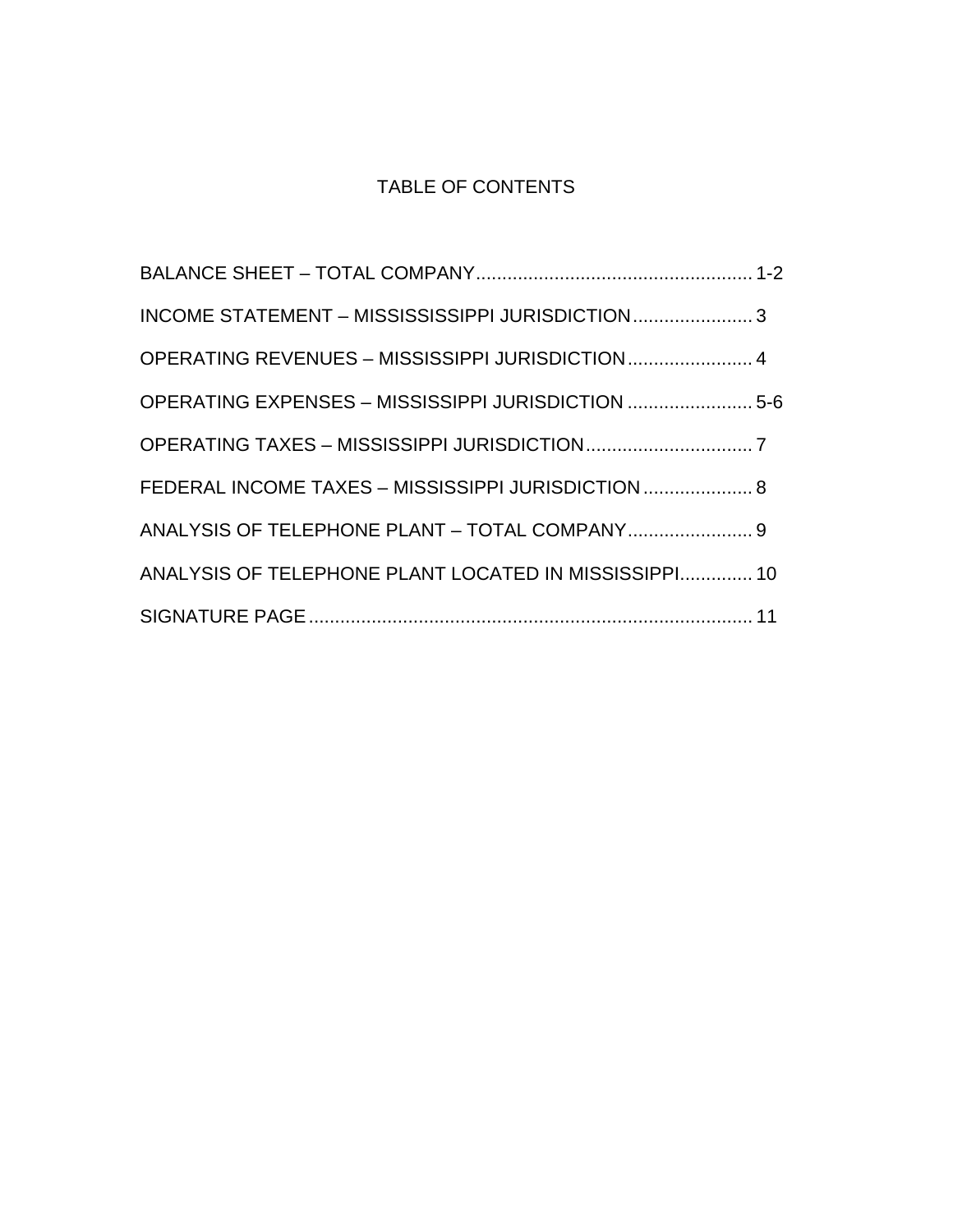## **Balance Sheet Total Company**

|                |                                            | Balance at<br>Beginning of the | Balance at End of |          |
|----------------|--------------------------------------------|--------------------------------|-------------------|----------|
| Line           | Account                                    | Year                           | the Year          | Increase |
| No.            | (a)                                        | (b)                            | (c)               | (d)      |
|                | <b>Current Assets</b>                      |                                |                   |          |
| $\mathbf 1$    | Cash & Equivalents                         |                                |                   |          |
| $\overline{c}$ | Net Receivables                            |                                |                   |          |
| 3              | Inventories                                |                                |                   |          |
| 4              | <b>Prepaid Accounts</b>                    |                                |                   |          |
| 5              | <b>Other Current Assets</b>                |                                |                   |          |
|                |                                            |                                |                   |          |
| $\,6$          | Total (lines 1 thru 5)                     |                                |                   |          |
|                | <b>Noncurrent Assets</b>                   |                                |                   |          |
| $\overline{7}$ | Investments                                |                                |                   |          |
| 8              | <b>Other Noncurrent Assets</b>             |                                |                   |          |
| 9              | <b>Deferred Charges</b>                    |                                |                   |          |
| 10             | Other Assets - Net                         |                                |                   |          |
|                |                                            |                                |                   |          |
| 11             | Total (lines 7 thru 10)                    |                                |                   |          |
|                | <b>Property, Plant &amp; Equipment</b>     |                                |                   |          |
| 12             | <b>Telecommunications Plant in Service</b> |                                |                   |          |
| 13             | Property Held for Future Telecom Use       |                                |                   |          |
| 14             | <b>Telecom Plant Under Construction</b>    |                                |                   |          |
| 15             | <b>Telecommunications Plant Adjustment</b> |                                |                   |          |
| 16             | Non Operating Plant                        |                                |                   |          |
|                |                                            |                                |                   |          |
| 17             | Subtotal (lines 12 to 16, inclusive)       |                                |                   |          |
|                |                                            |                                |                   |          |
| 18             | Goodwill                                   |                                |                   |          |
| 19             | Less Depreciation & Amortization Reserves  |                                |                   |          |
|                |                                            |                                |                   |          |
| 20             | Total                                      |                                |                   |          |
| 21             | <b>Total Assets &amp; Other Debits</b>     |                                |                   |          |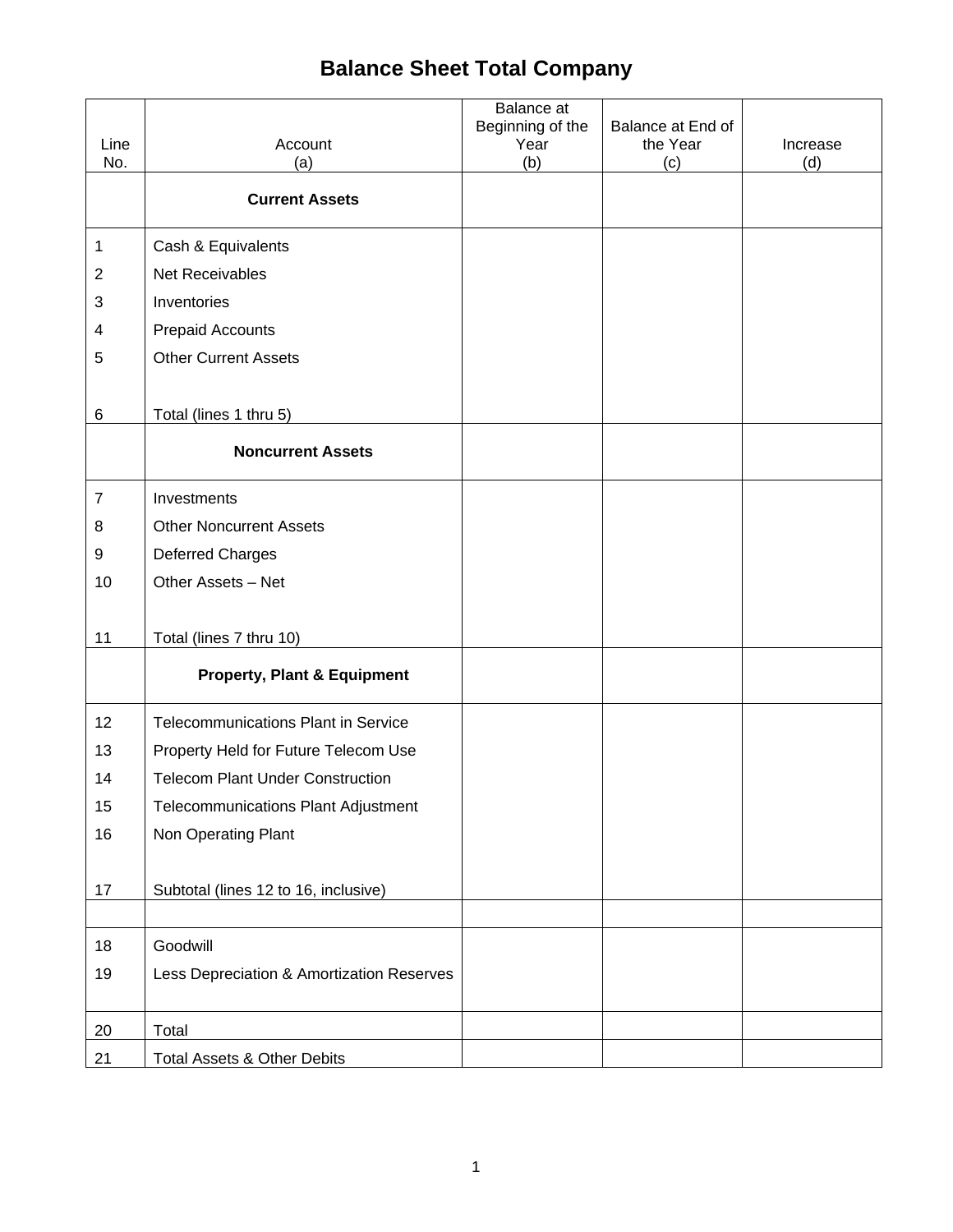## **Balance Sheet Total Company**

| Line<br>No. | Account<br>(a)                                            | Balance at<br>Beginning of the<br>Year<br>(b) | Balance at End of<br>the Year<br>(c) | Increase<br>(d) |
|-------------|-----------------------------------------------------------|-----------------------------------------------|--------------------------------------|-----------------|
|             | <b>Current &amp; Accrued Liabilities</b>                  |                                               |                                      |                 |
| 22          | Accounts & Notes Payable                                  |                                               |                                      |                 |
| 23          | <b>Current Maturities</b>                                 |                                               |                                      |                 |
| 24          | <b>Current Taxes</b>                                      |                                               |                                      |                 |
| 25          | Other Current & Accrued Liabilities                       |                                               |                                      |                 |
| 26          | Total (lines 22 thru 25)                                  |                                               |                                      |                 |
|             | <b>Long-Term Debt</b>                                     |                                               |                                      |                 |
| 27          | <b>Funded Debt</b>                                        |                                               |                                      |                 |
| 28          | Other                                                     |                                               |                                      |                 |
|             |                                                           |                                               |                                      |                 |
| 29          | Total (lines 27 thru 28)                                  |                                               |                                      |                 |
|             | <b>Other Liabilities &amp; Deferred Credits</b>           |                                               |                                      |                 |
| 30          | <b>Other Liabilities &amp; Deferred Credits</b>           |                                               |                                      |                 |
| 31          | <b>Noncurrent Taxes</b>                                   |                                               |                                      |                 |
| 32          | <b>Other Liabilities &amp; Deferred Credits</b>           |                                               |                                      |                 |
|             |                                                           |                                               |                                      |                 |
| 33          | Total (lines 30 thru 32)                                  |                                               |                                      |                 |
|             |                                                           |                                               |                                      |                 |
|             | <b>Stockholder's Equity</b>                               |                                               |                                      |                 |
| 34          | <b>Capital Stock</b>                                      |                                               |                                      |                 |
| 35          | Additional Paid-in Capital                                |                                               |                                      |                 |
| 36          | <b>Treasury Stock &amp; Other Capital</b>                 |                                               |                                      |                 |
|             |                                                           |                                               |                                      |                 |
|             | <b>Retained Earnings</b>                                  |                                               |                                      |                 |
| 37          | Appropriated & Unappropriated<br><b>Retained Earnings</b> |                                               |                                      |                 |
|             |                                                           |                                               |                                      |                 |
| 38          | Total (lines 34 thru 37)                                  |                                               |                                      |                 |
| 39          | Total Liabilities & Other Credits                         |                                               |                                      |                 |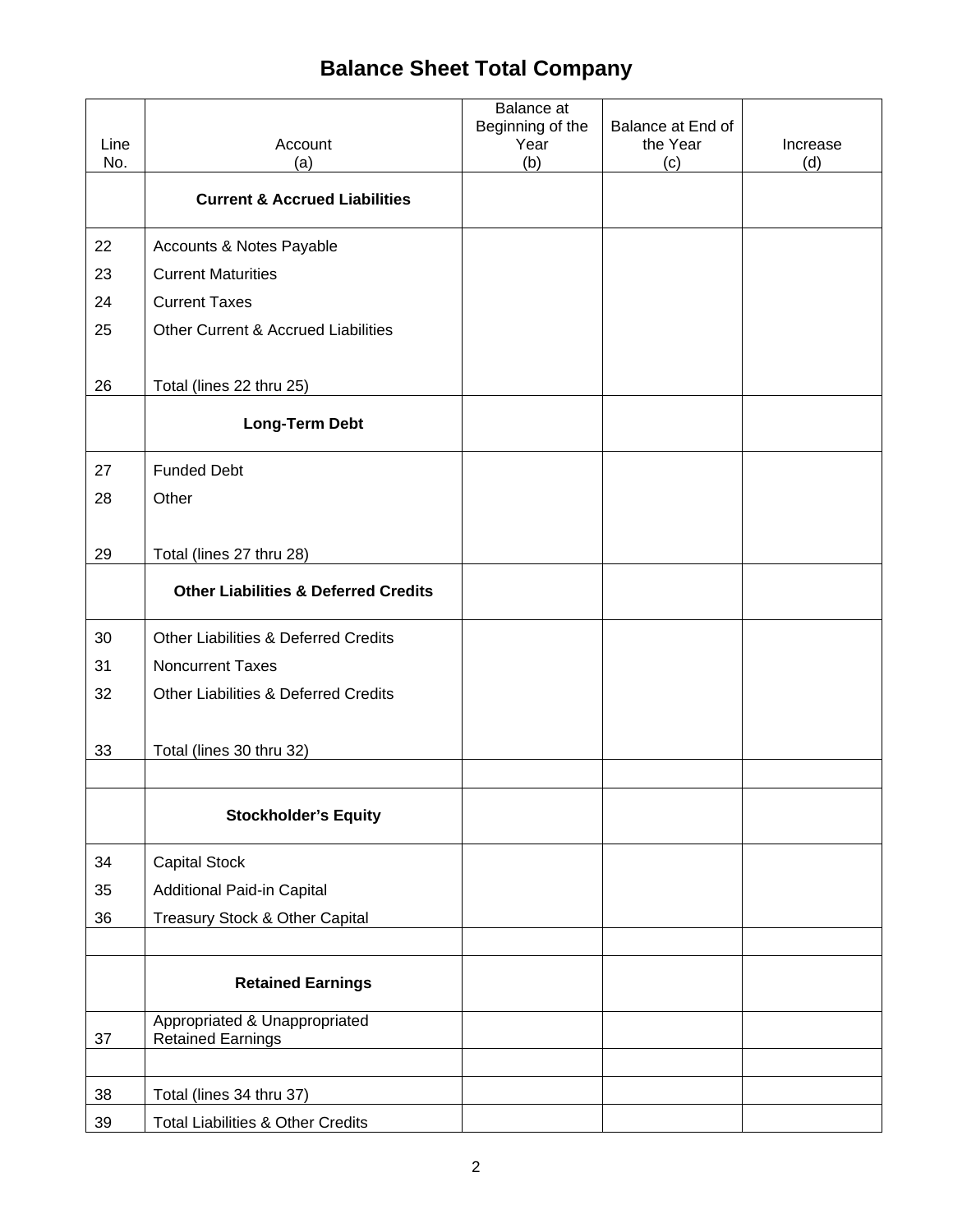# **Income Statement - Mississippi Jurisdiction**

|                |                                                                            | <b>Amount for the Current</b> | <b>Increase Over Preceding</b> |
|----------------|----------------------------------------------------------------------------|-------------------------------|--------------------------------|
| Line<br>No.    | <b>Account</b><br>(a)                                                      | Year<br>(b)                   | Year<br>(c)                    |
|                | <b>Operating Revenues</b>                                                  |                               |                                |
| 1              | (Page 4, Line 12)                                                          |                               |                                |
| $\overline{2}$ | <b>Operating Expenses</b>                                                  |                               |                                |
|                | (Page 6, Line 27)                                                          |                               |                                |
| $\mathbf{3}$   | Depreciation                                                               |                               |                                |
| 4              | Amortization                                                               |                               |                                |
|                |                                                                            |                               |                                |
| $\overline{5}$ | Total (lines 2 thru 4)                                                     |                               |                                |
|                |                                                                            |                               |                                |
| 6              | Net Operating Revenues Before Taxes<br>$(lines 1-5)$                       |                               |                                |
|                |                                                                            |                               |                                |
|                | <b>Other Income, Expenses &amp; Taxes</b>                                  |                               |                                |
| $\overline{7}$ | Other Operating Income & Expense                                           |                               |                                |
| 8              | <b>Federal Taxes</b>                                                       |                               |                                |
| 9              | State, Local & Other Taxes                                                 |                               |                                |
|                |                                                                            |                               |                                |
| 10             | Total Operating Taxes (line 8 + line 9)                                    |                               |                                |
|                |                                                                            |                               |                                |
| 11             | Interest & Related Items                                                   |                               |                                |
| 12             | Net Income Before Extraordinary Items<br>(line 6, line7, line 10, line 11) |                               |                                |
| 13             | <b>Extraordinary Items</b>                                                 |                               |                                |
|                |                                                                            |                               |                                |
| 14             | <b>Net Income</b>                                                          |                               |                                |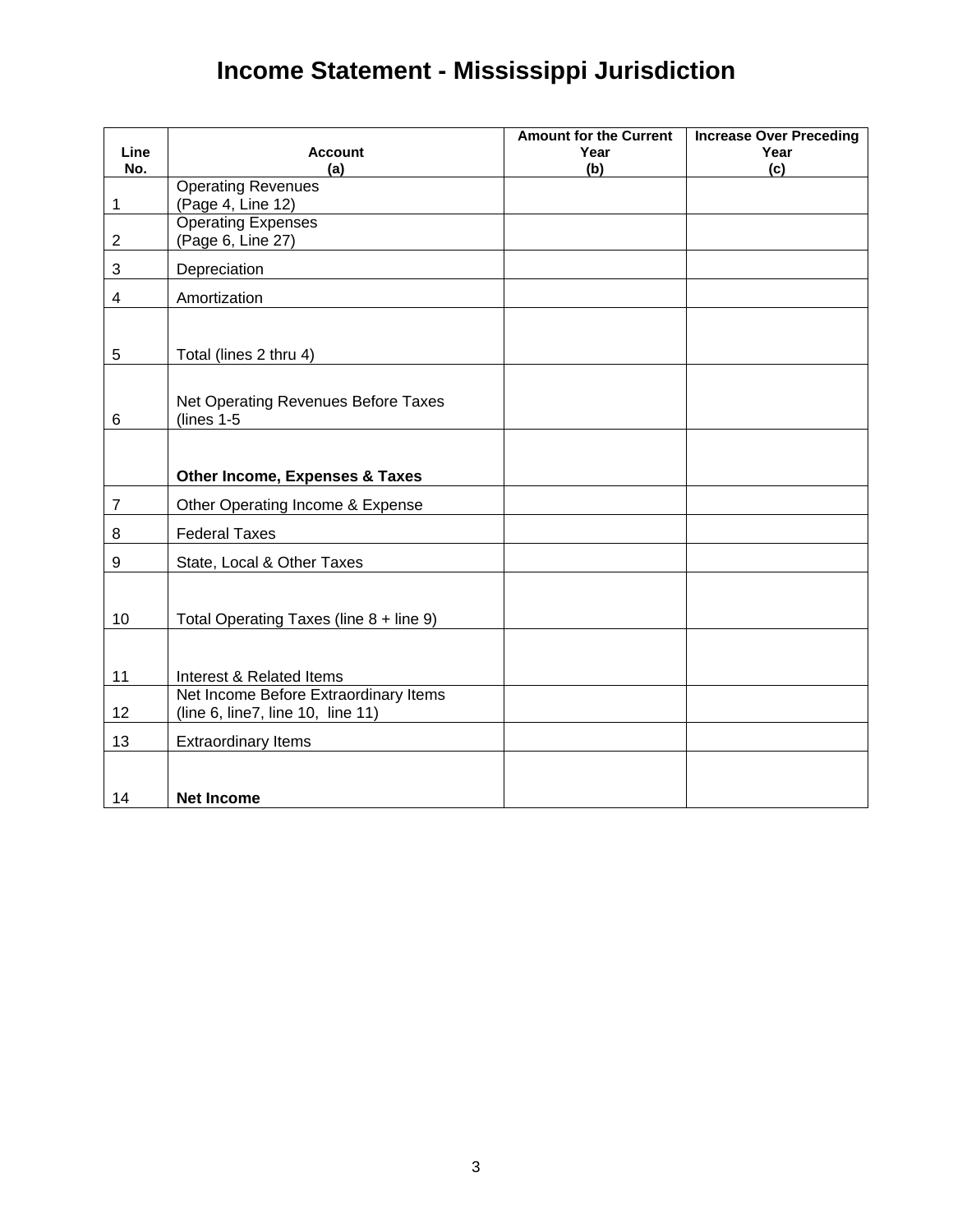### **Operating Revenues – Mississippi Jurisdiction**

| Line<br>No.      | <b>Operating Revenue Accounts</b><br>(a)                                        | Amount for the Year<br>(b) | <b>Increase Over</b><br><b>Preceding Year</b><br>(c) |
|------------------|---------------------------------------------------------------------------------|----------------------------|------------------------------------------------------|
|                  | <b>Long Distance Message Revenues</b>                                           |                            |                                                      |
| 1                | Long Distance Message Revenue*                                                  |                            |                                                      |
| $\overline{2}$   | <b>Unidirectional Long Distance Revenue</b>                                     |                            |                                                      |
| 3                | Long Distance Private Network                                                   |                            |                                                      |
| 4                | Other Long Distance Revenue*<br>Other Long Distance Revenue                     |                            |                                                      |
| 5                | Settlements                                                                     |                            |                                                      |
|                  |                                                                                 |                            |                                                      |
| 6                | <b>Total Long Distance Revenues</b>                                             |                            |                                                      |
|                  |                                                                                 |                            |                                                      |
|                  | <b>Miscellaneous Revenues</b>                                                   |                            |                                                      |
| 7                | Rent                                                                            |                            |                                                      |
| 8                | Other                                                                           |                            |                                                      |
|                  |                                                                                 |                            |                                                      |
| $\boldsymbol{9}$ | <b>Total Miscellaneous</b>                                                      |                            |                                                      |
| 10               | <b>Total Operating Revenues Before</b><br>Uncollectibles<br>$(line 6 + line 9)$ |                            |                                                      |
|                  | Uncollectible Revenues - DR.                                                    |                            |                                                      |
| 11               | <b>Total Uncollectibles</b>                                                     |                            |                                                      |
| 12               | Total Operating Revenues (line 10 minus<br>line $11)$                           |                            |                                                      |

\*For these categories, please specify below those amounts attributable to operator services.

| Other Long Distance Revenue |  |
|-----------------------------|--|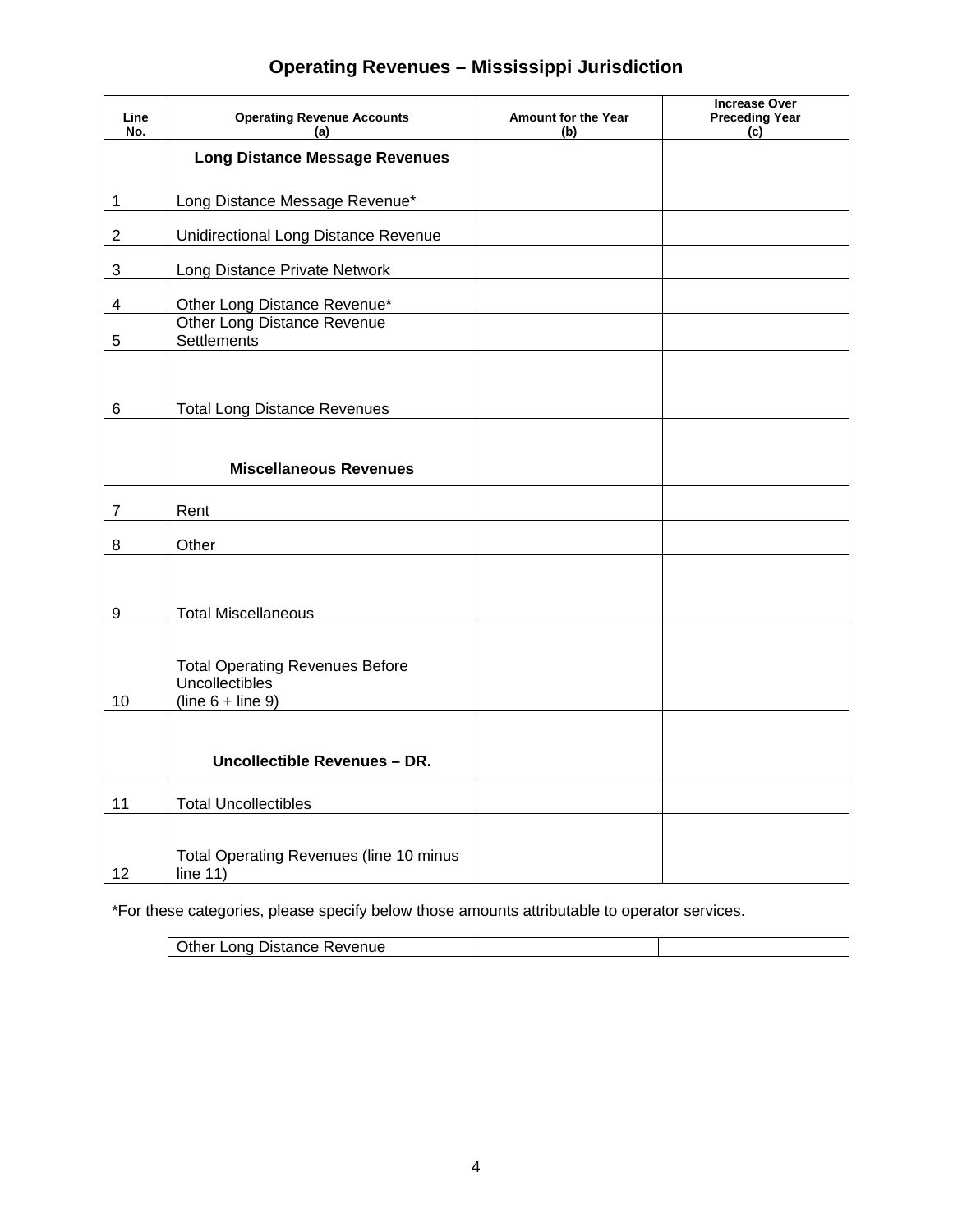### **Operating Expenses – Mississippi Jurisdiction**

| Line           | <b>Operating Expense Accounts</b>                                           | <b>Amount for the Year</b> | Increase over<br><b>Preceding Year</b> |
|----------------|-----------------------------------------------------------------------------|----------------------------|----------------------------------------|
| No.            | (a)                                                                         | (b)                        | (c)                                    |
|                | <b>Plant Specific Operation Expenses</b>                                    |                            |                                        |
| $\mathbf 1$    | <b>Network Support Expenses</b>                                             |                            |                                        |
| $\mathbf 2$    | <b>General Support Expenses</b>                                             |                            |                                        |
| 3              | Cable & Wire Facilities Expenses                                            |                            |                                        |
|                |                                                                             |                            |                                        |
| 4              | <b>Total Plant Specific</b>                                                 |                            |                                        |
|                |                                                                             |                            |                                        |
|                | <b>Plant Non-Specific Expenses</b><br>(exclude depreciation & amortization) |                            |                                        |
| 5              | Other Property, Plant & Equip. Expense                                      |                            |                                        |
|                |                                                                             |                            |                                        |
| 6              | <b>Total Plant Non-Specific</b>                                             |                            |                                        |
|                |                                                                             |                            |                                        |
|                | <b>Customer Operations Expense</b>                                          |                            |                                        |
| $\overline{7}$ | <b>Product Management</b>                                                   |                            |                                        |
| 8              | <b>Sales</b>                                                                |                            |                                        |
| 9              | <b>Product Advertising</b>                                                  |                            |                                        |
|                |                                                                             |                            |                                        |
| 10             | <b>Total Marketing</b>                                                      |                            |                                        |
| 11             | <b>Customer Services</b>                                                    |                            |                                        |
|                |                                                                             |                            |                                        |
| 12             | <b>Total Customer Operating Expenses</b>                                    |                            |                                        |
|                |                                                                             |                            |                                        |
|                | <b>Corporate Operations Expense</b>                                         |                            |                                        |
| 13             | Executive                                                                   |                            |                                        |
| 14             | Planning                                                                    |                            |                                        |
|                |                                                                             |                            |                                        |
| 15             | <b>Total Executive &amp; Planning</b>                                       |                            |                                        |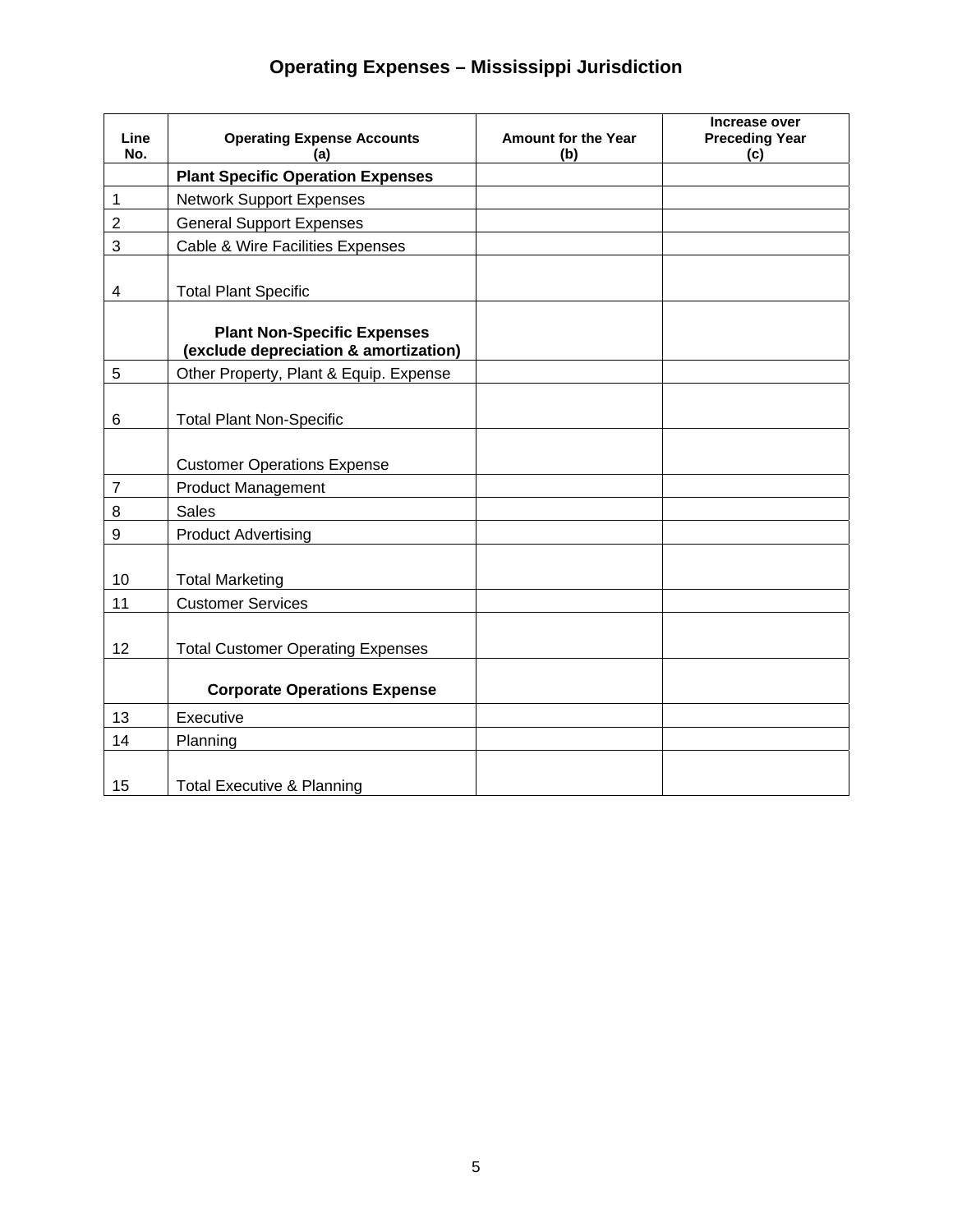### **Operating Expenses – Mississippi Jurisdiction (continued)**

| Line<br>No. | <b>Operating Expense Accounts</b><br>(a)                           | <b>Amount for the Year</b><br>(b) | Increase over<br><b>Preceding Year</b><br>(c) |
|-------------|--------------------------------------------------------------------|-----------------------------------|-----------------------------------------------|
|             | <b>General &amp; Administrative</b>                                |                                   |                                               |
| 16          | <b>Accounting &amp; Finance</b>                                    |                                   |                                               |
| 17          | <b>External Relations</b>                                          |                                   |                                               |
| 18          | <b>Human Resources</b>                                             |                                   |                                               |
| 19          | Information Management                                             |                                   |                                               |
| 20          | Legal                                                              |                                   |                                               |
| 21          | Procurement                                                        |                                   |                                               |
| 22          | Research & Development                                             |                                   |                                               |
| 23          | <b>Other General &amp; Administrative</b>                          |                                   |                                               |
| 24          | Total General & Administrative<br>(lines 16 -23)                   |                                   |                                               |
| 25          | Provision for Uncollectible Notes Rec.                             |                                   |                                               |
| 26          | <b>Total Corporate Operating Expense</b><br>(line $15 + 24 + 25$ ) |                                   |                                               |
| 27          | <b>Total Operating Expense</b><br>$(line 4 + 6 + 12 + 26)$         |                                   |                                               |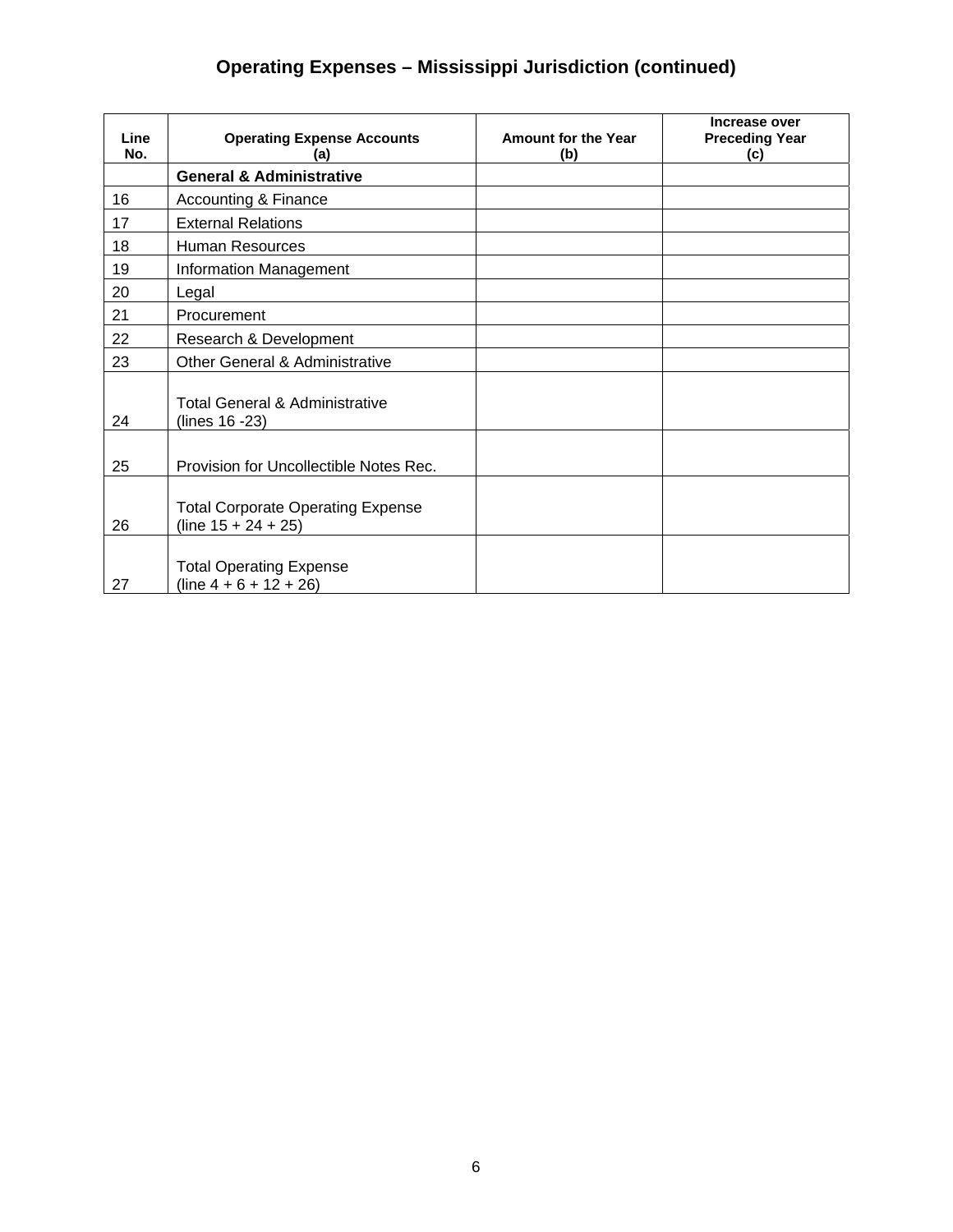## **OPERATING TAXES – MISSISSIPPI JURISDICTION**

| Line<br>No.    | Taxing<br>Authority<br>(a)     | Property<br>(b) | Income<br>(c) | <b>Gross</b><br>Receipts<br>(d) | Types of Tax<br>Capital<br>Stock<br>(e) | Social<br><b>Security</b><br>(f) | Other<br>(g) | <b>Total</b><br>(h) |
|----------------|--------------------------------|-----------------|---------------|---------------------------------|-----------------------------------------|----------------------------------|--------------|---------------------|
| 1              |                                |                 |               |                                 |                                         |                                  |              |                     |
| $\overline{2}$ |                                |                 |               |                                 |                                         |                                  |              |                     |
| $\overline{3}$ |                                |                 |               |                                 |                                         |                                  |              |                     |
| $\overline{4}$ |                                |                 |               |                                 |                                         |                                  |              |                     |
| $\overline{5}$ |                                |                 |               |                                 |                                         |                                  |              |                     |
| $\,6\,$        |                                |                 |               |                                 |                                         |                                  |              |                     |
| $\overline{7}$ |                                |                 |               |                                 |                                         |                                  |              |                     |
| $\overline{8}$ |                                |                 |               |                                 |                                         |                                  |              |                     |
| $\overline{9}$ |                                |                 |               |                                 |                                         |                                  |              |                     |
| 10             |                                |                 |               |                                 |                                         |                                  |              |                     |
|                |                                |                 |               |                                 |                                         |                                  |              |                     |
| 11             | Total                          |                 |               |                                 |                                         |                                  |              |                     |
|                |                                |                 |               |                                 |                                         |                                  |              |                     |
| 12             | <b>Billed by Others</b>        |                 |               |                                 |                                         |                                  |              |                     |
| 13             | <b>Billed to Others</b>        |                 |               |                                 |                                         |                                  |              |                     |
| 14             | <b>Charged to Construction</b> |                 |               |                                 |                                         |                                  |              |                     |
|                |                                |                 |               |                                 |                                         |                                  |              |                     |
| 15             | Net charged to account         |                 |               |                                 |                                         |                                  |              |                     |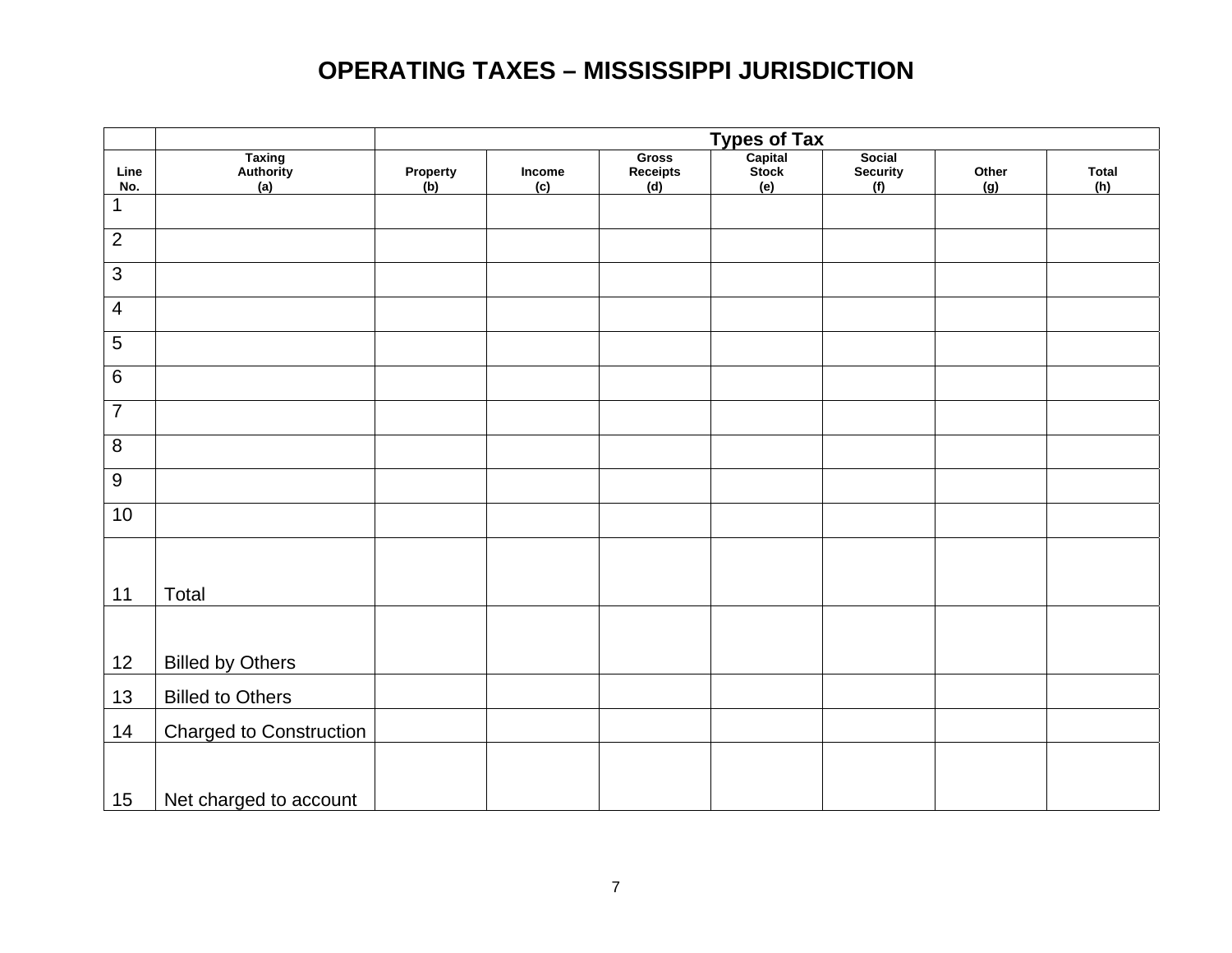### **PREVIOUS YEAR FEDERAL INCOME TAXES – TOTAL COMPANY**

| Line | Account                                                     | Debit or Credit Amount |
|------|-------------------------------------------------------------|------------------------|
| No.  | (a)                                                         | 'b                     |
|      | Federal Income Taxes - Operating                            |                        |
| -2   | Federal Income Taxes - Nonoperating                         |                        |
| 3    | Income Tax Effect of Extraordinary & Delayed<br>Items - Net |                        |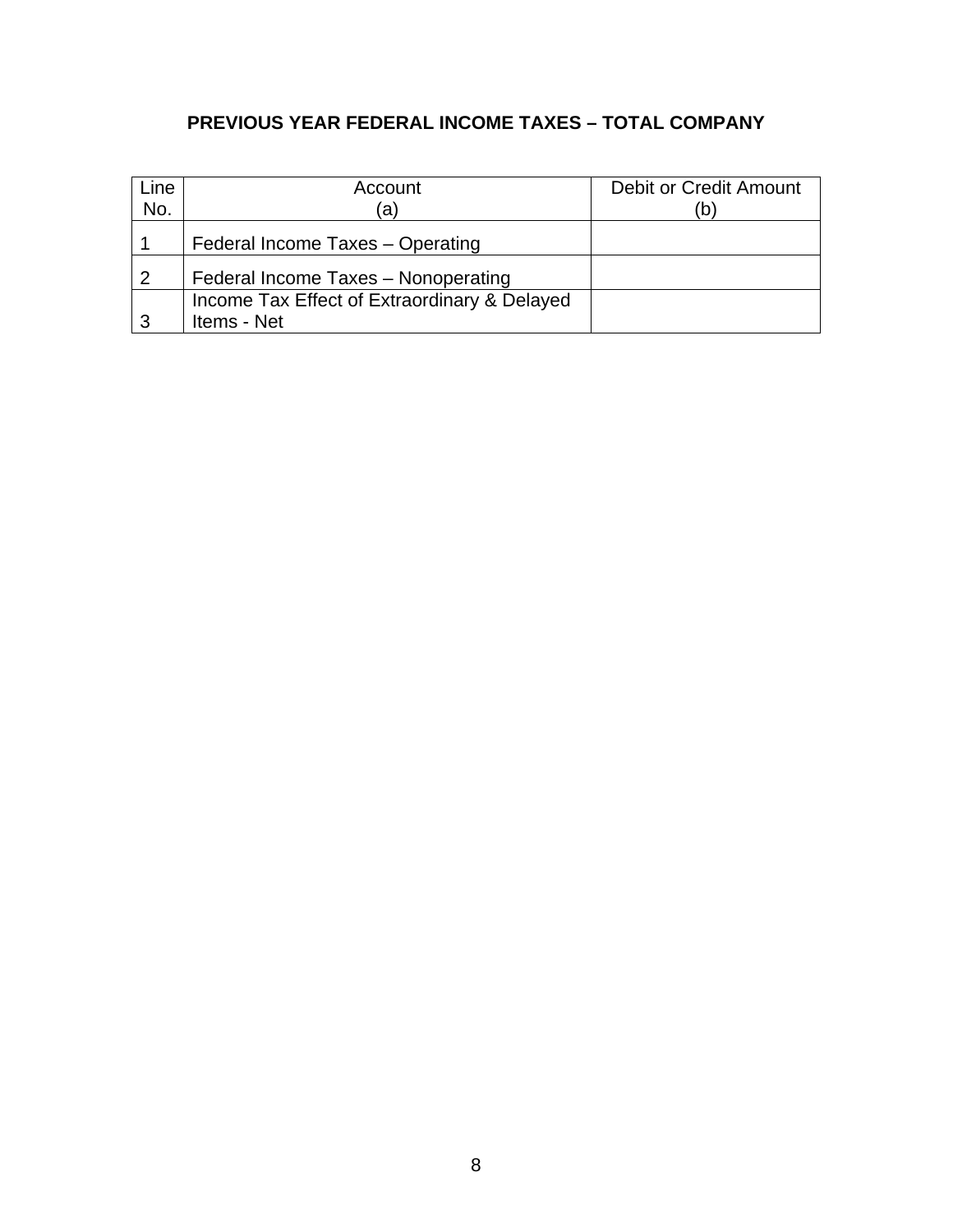### **ANALYSIS OF TELEPHONE PLANT – TOTAL COMPANY**

| Line<br>No.    | Transfers &<br>Adjustments<br>(a) | Balance at end<br>of the Year<br>(b) | Accumulated<br>Depreciation<br>(c) | Net Plant in<br>Service<br>(d) |
|----------------|-----------------------------------|--------------------------------------|------------------------------------|--------------------------------|
| $\mathbf{1}$   |                                   |                                      |                                    |                                |
| $\overline{2}$ |                                   |                                      |                                    |                                |
| $\overline{3}$ |                                   |                                      |                                    |                                |
| $\overline{4}$ |                                   |                                      |                                    |                                |
| $\overline{5}$ |                                   |                                      |                                    |                                |
| $\overline{6}$ |                                   |                                      |                                    |                                |
| $\overline{7}$ |                                   |                                      |                                    |                                |
| $\overline{8}$ |                                   |                                      |                                    |                                |
| $\overline{9}$ |                                   |                                      |                                    |                                |
| 10             |                                   |                                      |                                    |                                |
| 11             |                                   |                                      |                                    |                                |
| 12             |                                   |                                      |                                    |                                |
| 13             |                                   |                                      |                                    |                                |
| 14             |                                   |                                      |                                    |                                |
|                |                                   |                                      |                                    |                                |
| 15             |                                   |                                      |                                    |                                |
| 16             |                                   |                                      |                                    |                                |
| 17             |                                   |                                      |                                    |                                |
| 18             |                                   |                                      |                                    |                                |

() denotes credit amount in column (c) and reverse amount in other columns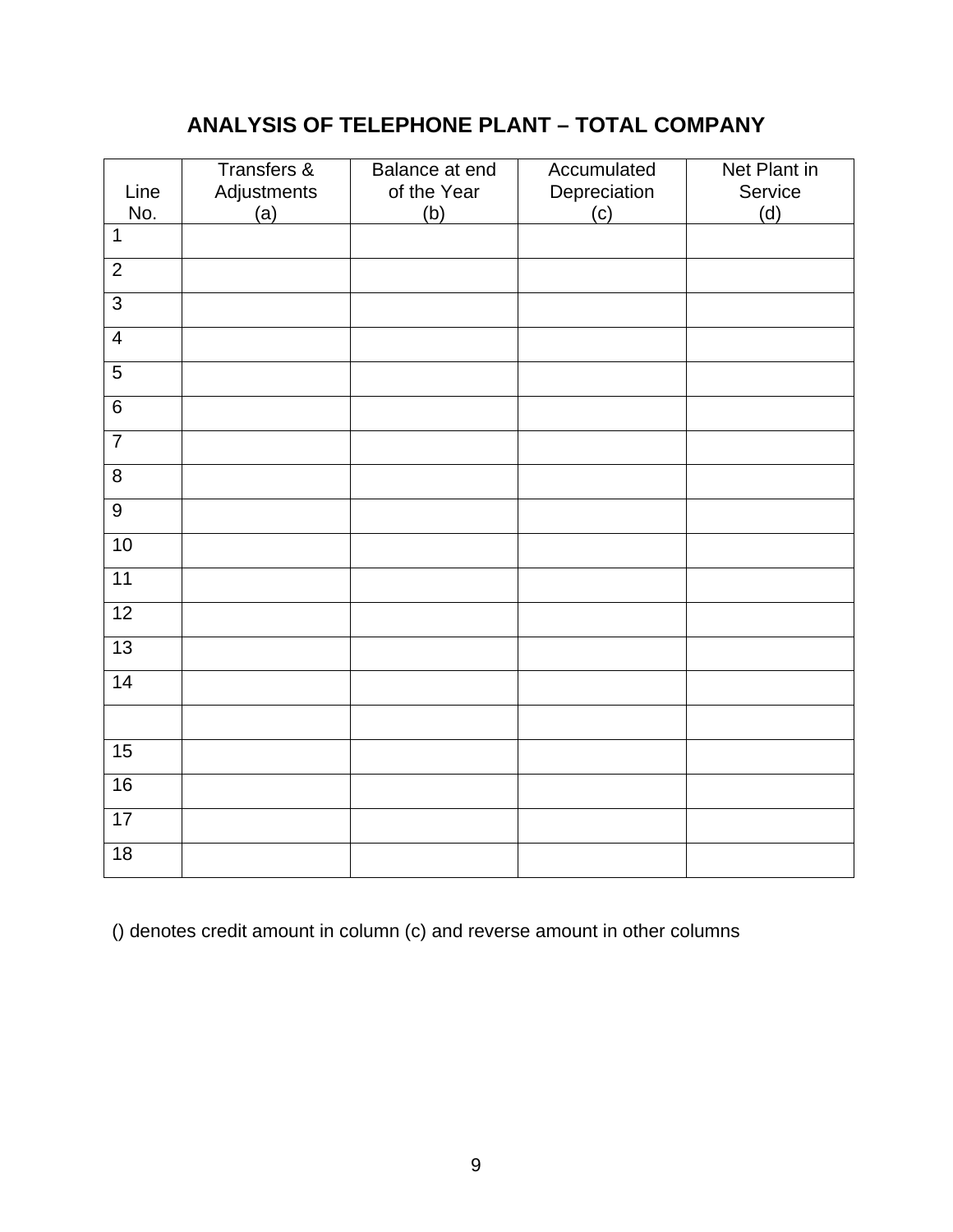# ANALYSIS OF TELEPHONE PLANT LOCATED IN MISSISSIPPI

|                |                              | <b>Balance</b> |           |             |               | <b>Balance</b> at |              |            |
|----------------|------------------------------|----------------|-----------|-------------|---------------|-------------------|--------------|------------|
|                |                              | Beginning of   | Plant     | Plant       | Transfers and | End               | Accumulated  | Net Plant  |
| Line           | Account                      | the Year       | Additions | Retirements | Adjustments   | of the Year       | Depreciation | in Service |
| No.            | (a)                          | (b)            | (c)       | (d)         | (e)           | (f)               | (g)          | (h)        |
|                |                              |                |           |             |               |                   |              |            |
| 1              | <b>Buildings</b>             |                |           |             |               |                   |              |            |
|                | Furniture & Office           |                |           |             |               |                   |              |            |
| $\overline{2}$ | Equipment                    |                |           |             |               |                   |              |            |
|                | Vehicles & Other             |                |           |             |               |                   |              |            |
| $\mathfrak{S}$ | Work Equip.                  |                |           |             |               |                   |              |            |
|                |                              |                |           |             |               |                   |              |            |
| 4              | Other (specify)              |                |           |             |               |                   |              |            |
|                |                              |                |           |             |               |                   |              |            |
| 5              | Subtotal                     |                |           |             |               |                   |              |            |
|                | <b>Telephone Plant</b>       |                |           |             |               |                   |              |            |
| 6              | Acquired                     |                |           |             |               |                   |              |            |
|                |                              |                |           |             |               |                   |              |            |
| $\overline{7}$ | <b>Telephone Plant Sold</b>  |                |           |             |               |                   |              |            |
|                | <b>Total Telephone Plant</b> |                |           |             |               |                   |              |            |
| 8              | in Service                   |                |           |             |               |                   |              |            |

() denotes credit amount in column (g) and reverse amount in other columns